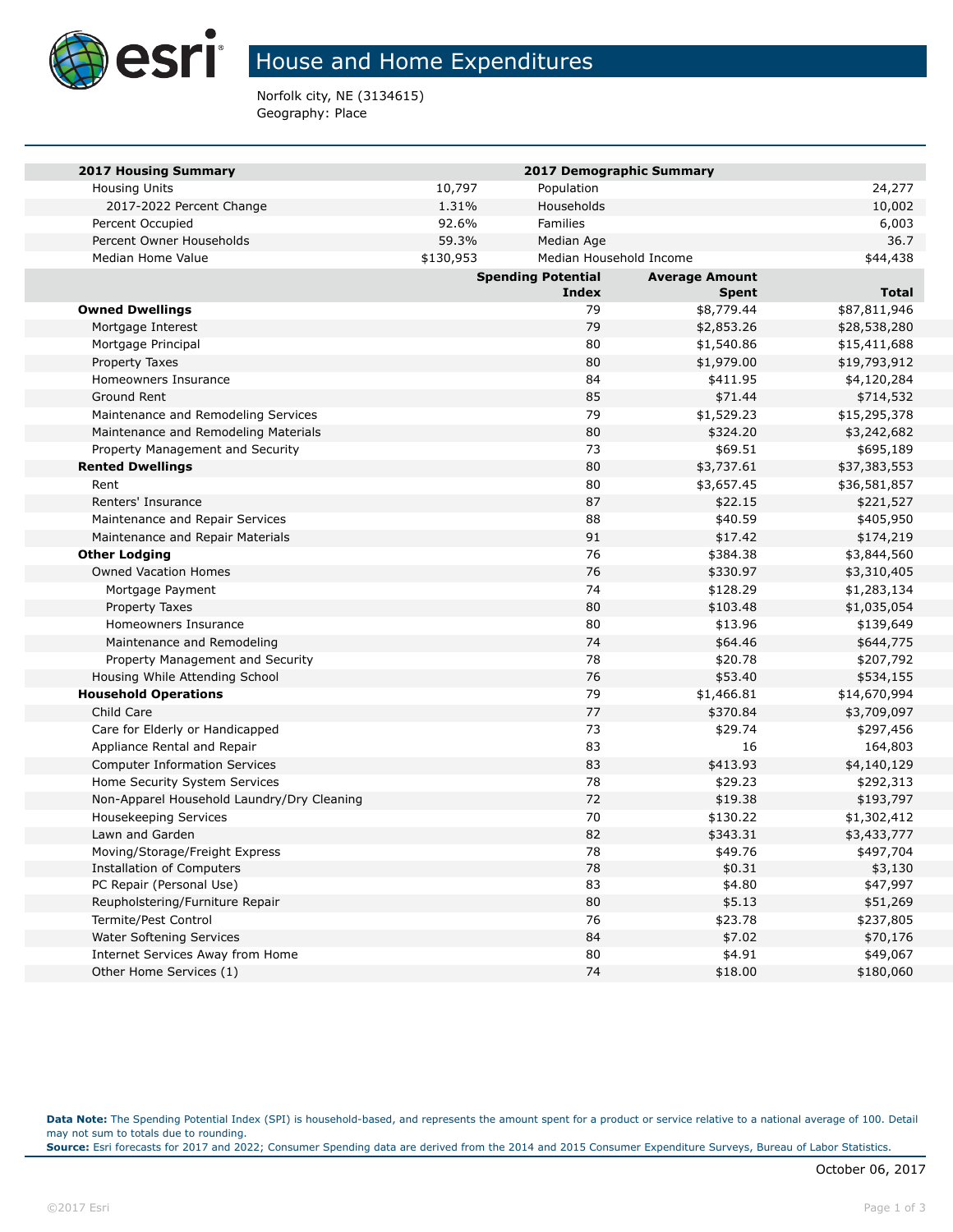

## House and Home Expenditures

Norfolk city, NE (3134615) Geography: Place

|                                              | <b>Spending Potential</b> | <b>Average Amount</b> |              |
|----------------------------------------------|---------------------------|-----------------------|--------------|
|                                              | Index                     | <b>Spent</b>          | <b>Total</b> |
| <b>Utilities, Fuels, Public Services</b>     | 83                        | \$4,166.78            | \$41,676,162 |
| <b>Bottled Gas</b>                           | 92                        | \$59.36               | \$593,725    |
| Electricity                                  | 83                        | \$1,570.75            | \$15,710,601 |
| Fuel Oil                                     | 67                        | \$62.84               | \$628,552    |
| <b>Natural Gas</b>                           | 88                        | \$493.35              | \$4,934,526  |
| <b>Phone Services</b>                        | 82                        | \$1,414.96            | \$14,152,467 |
| Water and Other Public Services              | 81                        | \$555.96              | \$5,560,737  |
| Coal/Wood/Other Fuel                         | 82                        | \$9.55                | \$95,555     |
| <b>Housekeeping Supplies</b>                 | 83                        | \$588.40              | \$5,885,131  |
| Laundry and Cleaning Supplies                | 84                        | \$161.43              | \$1,614,648  |
| Postage and Stationery                       | 82                        | \$136.78              | \$1,368,114  |
| Other HH Products (2)                        | 82                        | \$290.18              | \$2,902,369  |
| <b>Household Textiles</b>                    | 81                        | \$77.20               | \$772,159    |
| <b>Bathroom Linens</b>                       | 83                        | \$11.42               | \$114,230    |
| Bedroom Linens                               | 82                        | \$39.54               | \$395,451    |
| Kitchen, Dining Room and other Linens        | 78                        | \$8.56                | \$85,618     |
| Curtains and Draperies                       | 79                        | \$13.20               | \$132,020    |
| Slipcovers, Decorative Pillows               | 80                        | \$4.48                | \$44,840     |
| <b>Furniture</b>                             | 82                        | \$469.69              | \$4,697,848  |
| Mattresses and Box Springs                   | 83                        | \$89.18               | \$891,953    |
| Other Bedroom Furniture                      | 83                        | \$83.99               | \$840,030    |
| Sofas                                        | 81                        | \$130.93              | \$1,309,534  |
| Living Room Chairs                           | 84                        | \$42.06               | \$420,701    |
| Living Room Tables                           | 82                        | \$11.94               | \$119,398    |
| Kitchen, Dining Room Furniture               | 80                        | \$37.99               | \$379,971    |
| <b>Infant Furniture</b>                      | 86                        | \$9.36                | \$93,610     |
| Outdoor Furniture                            | 81                        | \$26.15               | \$261,505    |
| Wall Units, Cabinets, Other Furniture (3)    | 80                        | \$38.11               | \$381,146    |
| <b>Major Appliances</b>                      | 83                        | \$266.02              | \$2,660,756  |
| Dishwashers and Disposals                    | 84                        | \$23.82               | \$238,289    |
| Refrigerators and Freezers                   | 84                        | \$80.92               | \$809,386    |
| Clothes Washers & Dryers                     | 84                        | \$73.65               | \$736,695    |
| Cooking Stoves and Ovens                     | 84                        | \$37.38               | \$373,838    |
| Microwave Ovens                              | 85                        | \$14.04               | \$140,395    |
| <b>Window Air Conditioners</b>               | 75                        | \$5.66                | \$56,652     |
| Electric Floor Cleaning Equipment            | 85                        | \$19.90               | \$199,089    |
| Sewing Machines and Miscellaneous Appliances | 64                        | \$10.64               | \$106,412    |

**Data Note:** The Spending Potential Index (SPI) is household-based, and represents the amount spent for a product or service relative to a national average of 100. Detail may not sum to totals due to rounding.

**Source:** Esri forecasts for 2017 and 2022; Consumer Spending data are derived from the 2014 and 2015 Consumer Expenditure Surveys, Bureau of Labor Statistics.